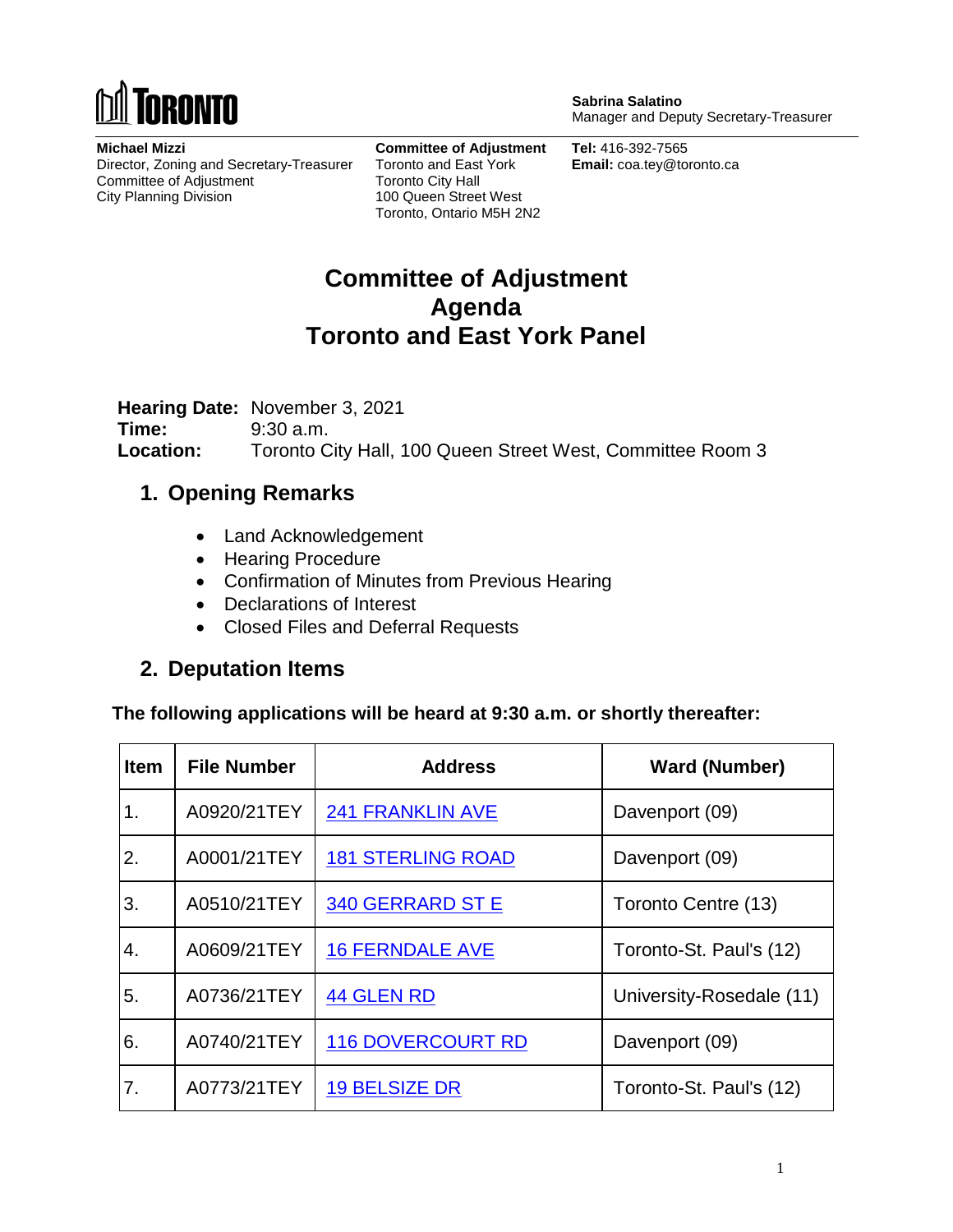| <b>Item</b> | <b>File Number</b> | <b>Address</b>            | <b>Ward (Number)</b>     |
|-------------|--------------------|---------------------------|--------------------------|
| 8.          | A0774/21TEY        | <b>54 CAMBERWELL RD</b>   | Toronto-St. Paul's (12)  |
| 9.          | A0779/21TEY        | <b>39 CHANDOS AVE</b>     | Davenport (09)           |
| 10.         | A0827/21TEY        | <b>33 OSTEND AVE</b>      | Parkdale-High Park (04)  |
| 11.         | A0858/21TEY        | <b>100 WOODMOUNT AVE</b>  | Beaches-East York (19)   |
| 12.         | A0867/21TEY        | <b>1036 GREENWOOD AVE</b> | Toronto-Danforth (14)    |
| 13.         | A0873/21TEY        | <b>153 MACDONELL AVE</b>  | Parkdale-High Park (04)  |
| 14.         | A0878/21TEY        | <b>22 GLEN MANOR DR</b>   | Beaches-East York (19)   |
| 15.         | A0883/21TEY        | <b>124 BEDFORD RD</b>     | University-Rosedale (11) |
| 16.         | A0889/21TEY        | 116 SOUTH DR              | University-Rosedale (11) |
| 17.         | A0892/21TEY        | 5 TAYLOR DR               | Beaches-East York (19)   |
| 18.         | A0895/21TEY        | <b>245 SHAW ST</b>        | Spadina-Fort York (10)   |
| 19.         | A0898/21TEY        | <b>430 O'CONNOR DR</b>    | Toronto-Danforth (14)    |
| 20.         | A0903/21TEY        | <b>8 ROBLIN AVE</b>       | Beaches-East York (19)   |

### **RECESS**

# **The following applications will be heard at 2:00 p.m. or shortly thereafter:**

| <b>Item</b> | <b>File Number</b> | <b>Address</b>           | <b>Ward (Number)</b>     |
|-------------|--------------------|--------------------------|--------------------------|
| 21.         | A0911/21TEY        | 348 A CRAWFORD ST        | University-Rosedale (11) |
| 22.         | A0917/21TEY        | <b>33 MAC GREGOR AVE</b> | Parkdale-High Park (04)  |
| 23.         | A0918/21TEY        | <b>257 DUNVEGAN RD</b>   | Toronto-St. Paul's (12)  |
| 24.         | A0924/21TEY        | 264 BEECH AVE            | Beaches-East York (19)   |
| 25.         | A0927/21TEY        | <b>133 CADORNA AVE</b>   | Toronto-Danforth (14)    |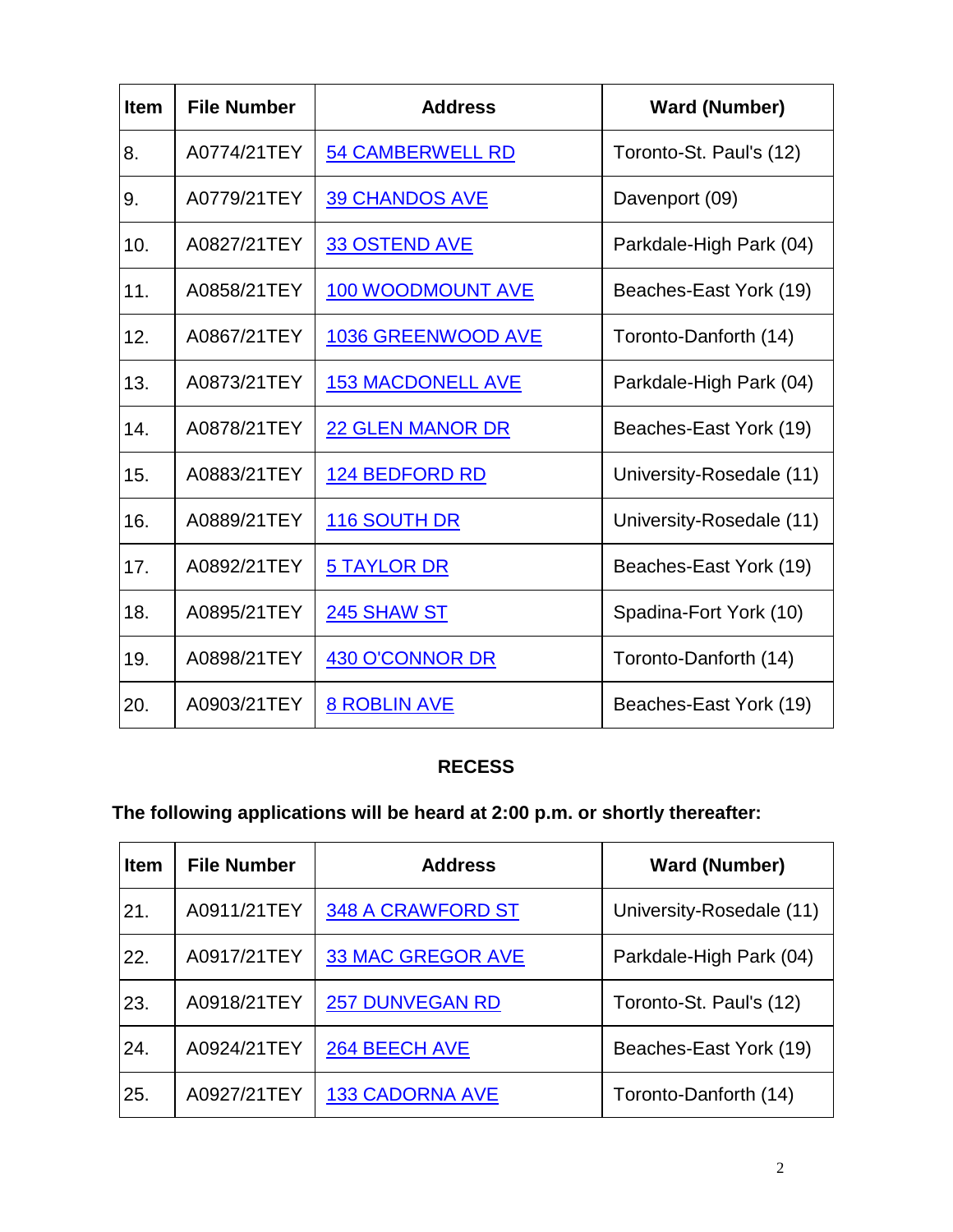| <b>Item</b> | <b>File Number</b> | <b>Address</b>             | <b>Ward (Number)</b>     |
|-------------|--------------------|----------------------------|--------------------------|
| 26.         | A0930/21TEY        | <b>15 PLAYTER BLVD</b>     | Toronto-Danforth (14)    |
| 27.         | A0931/21TEY        | <b>131 BROCK AVE</b>       | Davenport (09)           |
| 28.         | A0937/21TEY        | <b>217 HOWARD PARK AVE</b> | Parkdale-High Park (04)  |
| 29.         | A0938/21TEY        | <b>49 A HELENA AVE</b>     | Toronto-St. Paul's (12)  |
| 30.         | A0944/21TEY        | <b>60 FOLLIS AVE</b>       | University-Rosedale (11) |

### **The following applications will be heard at 3:30 p.m. or shortly thereafter:**

| <b>Item</b> | <b>File Number</b> | <b>Address</b>           | <b>Ward (Number)</b>    |
|-------------|--------------------|--------------------------|-------------------------|
| 31.         | A0945/21TEY        | <b>334 CEDARVALE AVE</b> | Beaches-East York (19)  |
| 32.         | A0949/21TEY        | <b>78 WILSON PARK RD</b> | Parkdale-High Park (04) |
| 33.         | A0951/21TEY        | <b>135 WINNETT AVE</b>   | Toronto-St. Paul's (12) |
| 34.         | A0952/21TEY        | <b>77 RAVINA CRES</b>    | Toronto-Danforth (14)   |
| 35.         | A0953/21TEY        | <b>21 ALTON AVE</b>      | Toronto-Danforth (14)   |

## **The following applications will be heard at 4:30 p.m. or shortly thereafter:**

| <b>Item</b> | <b>File Number</b> | <b>Address</b>            | <b>Ward (Number)</b>     |
|-------------|--------------------|---------------------------|--------------------------|
| 36A.        | B0092/20TEY        | <b>28 WILBERTON ROAD</b>  | Toronto-St. Paul's (12)  |
| 36B.        | A1148/20TEY        | PART <sub>2</sub>         |                          |
| 36C.        | A1149/20TEY        | PART <sub>1</sub>         |                          |
| 37A.        | B0037/21TEY        | <b>3 BONNIE BRAE BLVD</b> | Toronto-Danforth (14)    |
| 37B.        | A0437/21TEY        | PART <sub>1</sub>         |                          |
| 37C.        | A0438/21TEY        | PART <sub>2</sub>         |                          |
| 38A.        | B0058/21TEY        | <b>49 MACLEAN AVE</b>     | Beaches-East York (19)   |
| 38B.        | A0617/21TEY        | PART <sub>1</sub>         |                          |
| 38C.        | A0618/21TEY        | PART <sub>2</sub>         |                          |
| 39.         | A0501/20TEY        | <b>474 MONTROSE AVE</b>   | University-Rosedale (11) |